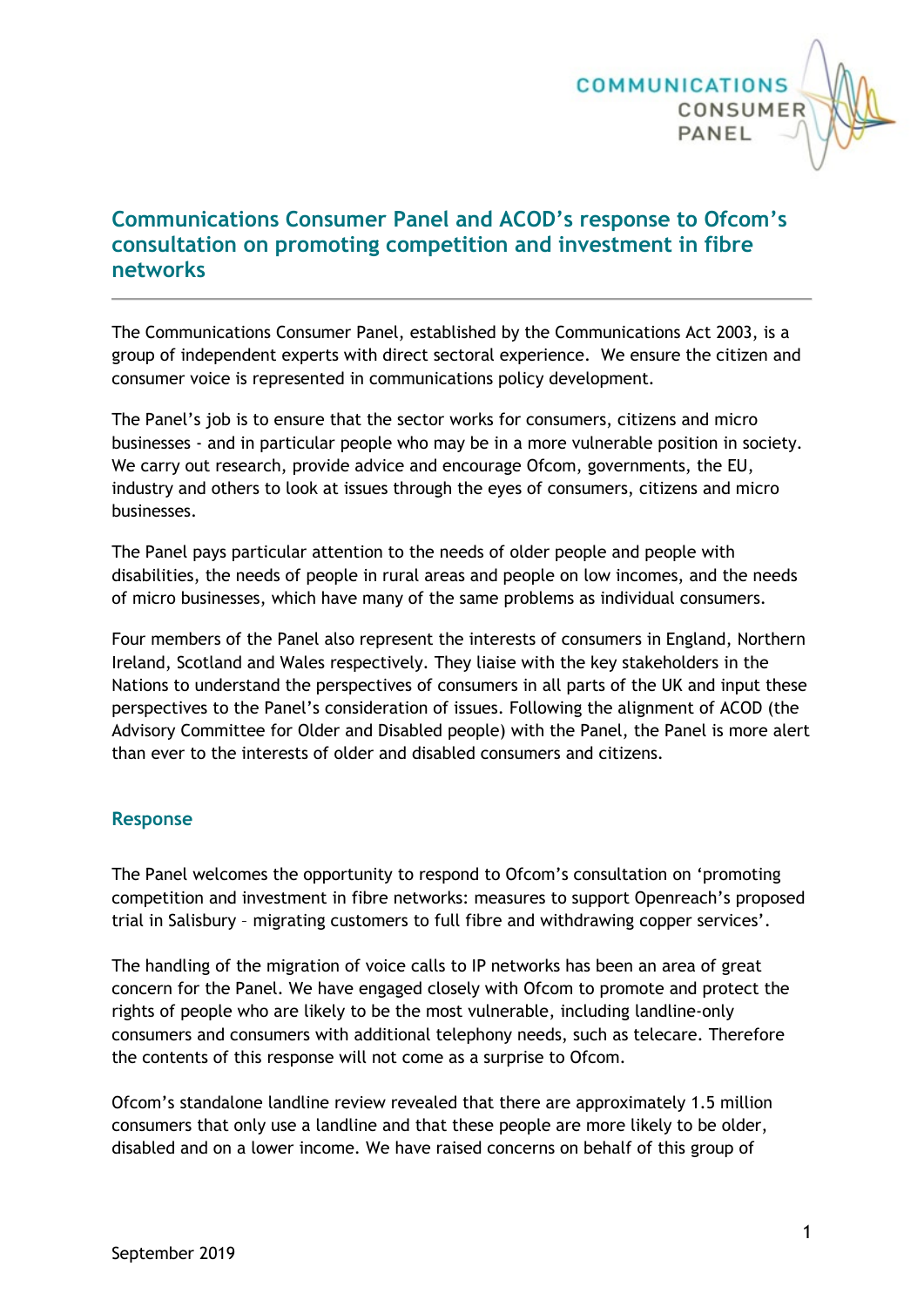

consumers in regard to the installation of new equipment and the need to provide trustworthy support services.

We have been encouraged by the level of priority that migrating consumers to IP networks has been given by Ofcom and the UK Government, in terms of seeking to protect vulnerable consumers therein.

In our response to DCMS' draft *Statement of Strategic Priorities*, we welcomed prompt discussion of the process of switching over to IP networks, in order to ensure that the needs of consumers - especially the most vulnerable consumers - are held in the foreground of the process. We highlighted the needs of not only consumers who rely on telecare services, but also those who have poor coverage in both broadband and mobile services.

We also noted that we have urged Ofcom to ensure a wide-ranging communications plan is in place to inform consumers about the switchover and to protect consumers from misinformation and scammers.

We were pleased to see that the switchover - or migration - to IP networks continued to have a specific project in the *Ofcom work plan 2019/20*.

In the Panel's own *workplan for 2019/20* one of our areas of focus is ensuring that consumers who currently rely on PSTN are supported through the switchover process and do not incur extra costs.

#### **Impact on vulnerable consumers**

We believe there is a risk that consumers may be at greater risk if migration is poorly handled and the safety of people who rely on personal alarms could be compromised if the switchover is not carefully managed. There are other vulnerable groups who might be adversely impacted other than telecare users and it is vital that their needs are understood before a widespread migration takes place.

We therefore welcome the trial in Salisbury. We agree with Ofcom's assertion in the consultation document: "The trial will provide important information about copper retirement and PSTN switch-off, including on the communications providers' commercial and technical approaches, consumer response, and communications providers' approaches to protect vulnerable customers". The Panel has recently been facilitating discussions with communications providers in its Industry Forum, on the subject of making communications services work well for vulnerable customers.

We also consider that the potential benefits of the trial justify regulatory intervention to facilitate it and that a year's notice of the stop-sell is reasonable as long as there is widespread communication of this so that consumers can make well-informed decisions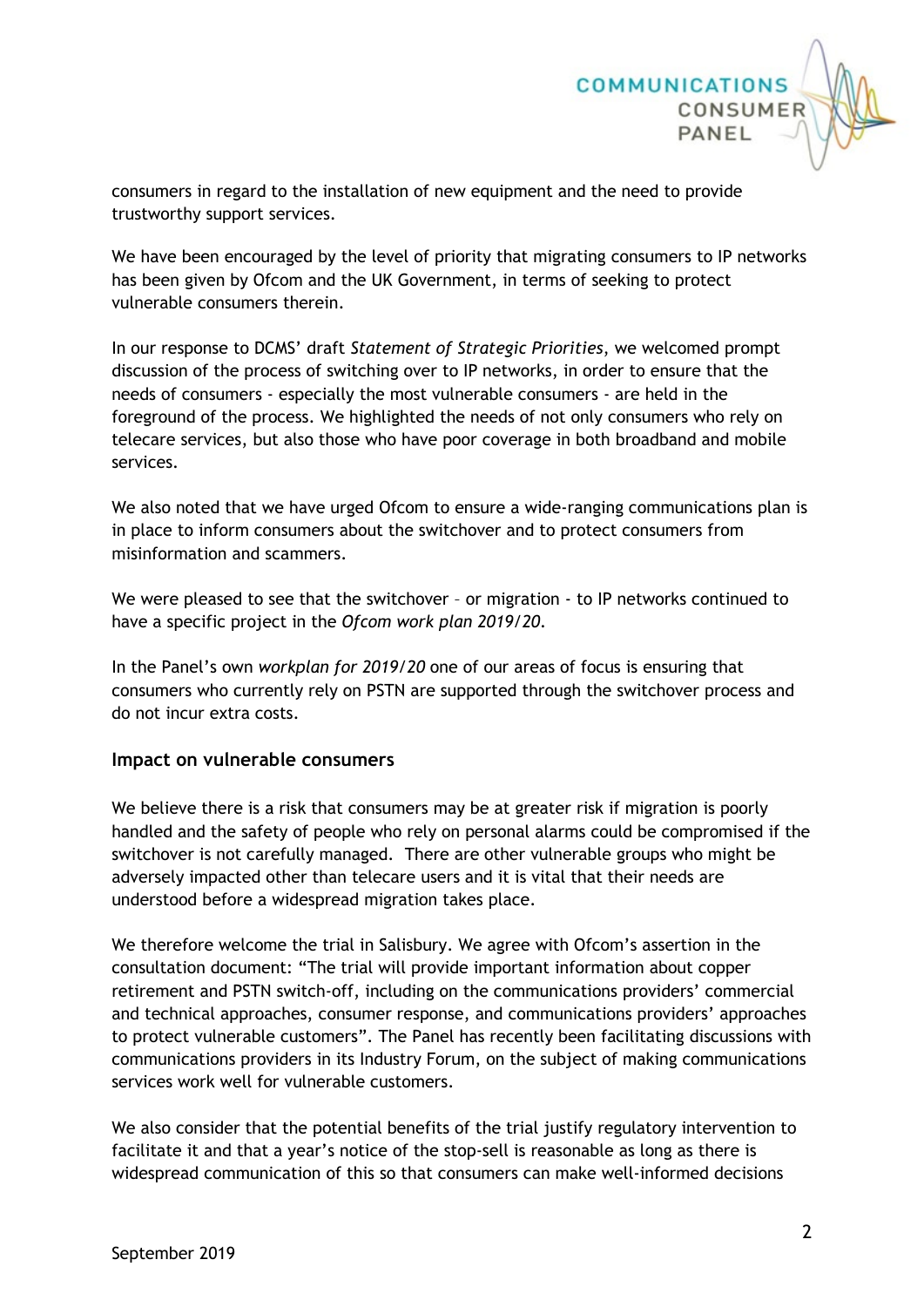

and seek advice where necessary. We note that local stakeholders will be informed of the plans, which we welcome. In this process, care needs to be taken that a full range of engagement techniques and methodologies are used and that specific access needs are thought about and met.

### **Proposed approach to protecting consumers during the trial**

We agree that the following mitigations should be put in place for this trial and that Ofcom should work with Openreach and communications providers to ensure that the mitigations are implemented effectively – failing to do so could have life-threatening or life-changing consequences.

- *Customers using telecare or other safety-of-life services should not be migrated unless suitable replacement services (i.e. that operate effectively and have appropriate resilience in a power cut) are in place.*
- *Customers dependent on textphones should not be migrated or lose service\*.*
- *Customers who are dependent on their landline for access to emergency services (e.g. because they do not have mobile coverage in their home or do not have a mobile) should not lose service.*
- *Restoration of former services should be available rapidly in the case of failure of telecare or other safety-of-life services.*
- *Openreach and communications providers should have a robust information campaign and security procedures for home visits to avoid the risk of harm to consumers.*
- *Openreach and communications providers should engage with local stakeholders at an early stage to ensure they are aware of the change and the potential implications.*

\*On point two, we would suggest that Ofcom works directly with D/deaf stakeholders to fully understand the needs of textphone users and users of other services that might be affected.

We would also suggest considering whether there needs to be a specific contact system for vulnerable people to contact their providers to address access needs enquires and related issues during the trial and to be sure that where contact is needed the access needs of households involved in the trial are understood by providers. Again, this may benefit from consultation with stakeholders who may or may not be in a position to respond to this consultation.

## **Affordability**

We have previously pressed Ofcom and Openreach to ensure that consumers are not left out of pocket by the migration and this applies to the trial as much as it does to a fullscale migration. Where a customer wants to buy a voice-only equivalent of the current